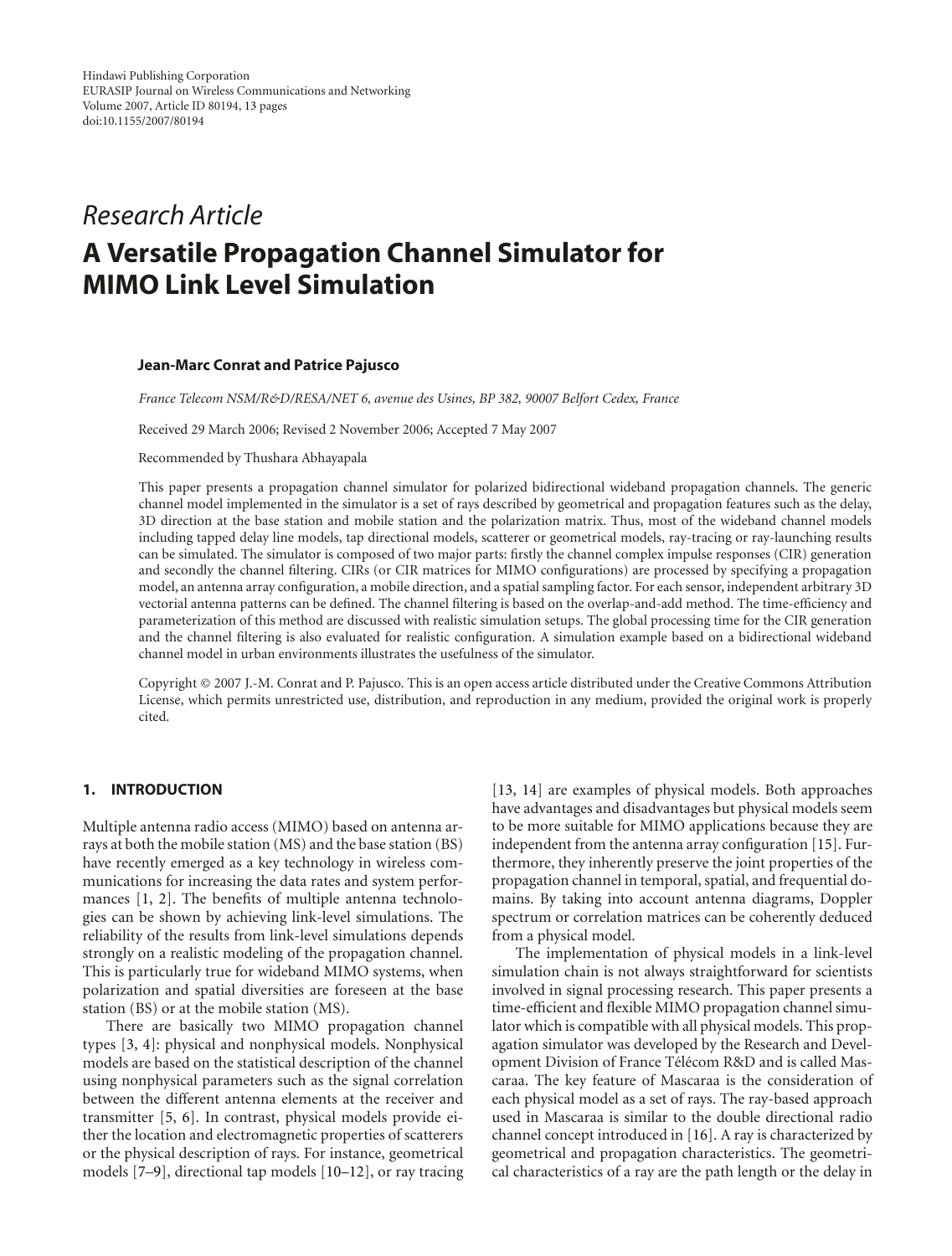

FIGURE 1: Reference system for ray characterization.

<span id="page-1-0"></span>time domain, the 3D direction at BS and MS. The propagation characteristics are the channel complex gains depending on the transmitted and received polarization. The main objective of this paper is not to describe all theoretical concepts of the physical modeling but to underline how they can be efficiently implemented in a propagation simulator.

This paper is divided into six major parts. The first four parts contain the theoretical concepts of Mascaraa: ray generation, impulse response processing, and channel filtering. [Section 5](#page-6-0) describes the software implementation and gives some details about the processing time performances. Finally, a simulation example is given in [Section 6.](#page-10-0)

## <span id="page-1-1"></span>**2. RAY GENERATION**

This section describes the properties of each ray and explains how Mascaraa processes a set of rays from four usual wideband propagation models. As the topic of this paper is to introduce a propagation simulator, the advantages and disadvantages of these different models will not be discussed here.

## *2.1. Ray characteristics*

Each ray is characterized by its geometrical properties and electromagnetic properties. The geometrical properties of a ray are the length and the azimuth/elevation at BS and MS. Usually, the elevation is defined as being the angle between axis *Z* and the ray direction (see [Figure 1\)](#page-1-0). The elevation is set between 0◦ and 180◦. The azimuth is defined as being the angle between axis *X* and the perpendicular projection of the ray in the *x*-*y* plan. The azimuth varies in a range of 360◦. We denote by *θ* and *φ* the elevation and azimuth.

The electromagnetic properties of rays allow the determination of the received field as a function of the transmitted field. By assuming the plane wave propagation hypothesis, the transmitted or received field is always perpendicular to the propagation direction. It is thus more convenient to express this field in the spherical base  $(E_r, E_\theta, E_\phi)$  than in the base  $(E_x, E_y, E_z)$  common for all directions. Vector  $E_r$  has the same direction as vector OP. Vector  $E_{\theta}$  is perpendicular to OP and is contained in the zOP plan. Vector  $E_{\phi}$  is perpendicular to OP and is included in the *x*-*y* plan. Whatever the polarization of the wave, *Er* component is always null (plane wave assumption). If  $E_{\phi}$  is null, the polarization is vertical. If  $E_\theta$  is null, the polarization is horizontal. As the propagation channel causes a complex attenuation and a rotation of the polarization vector about the ray axis, the received field is given by the following matrix equation:

$$
\begin{pmatrix} E_{\theta}^{\mathrm{Rx}} \\ E_{\phi}^{\mathrm{Rx}} \end{pmatrix} = A \cdot \begin{pmatrix} E_{\theta}^{\mathrm{Tx}} \\ E_{\phi}^{\mathrm{Tx}} \end{pmatrix} = \begin{pmatrix} G_{\theta\theta} & G_{\phi\theta} \\ G_{\theta\phi} & G_{\phi\phi} \end{pmatrix} \begin{pmatrix} E_{\theta}^{\mathrm{Tx}} \\ E_{\phi}^{\mathrm{Tx}} \end{pmatrix}.
$$
 (1)

*Gθθ*, *Gθφ*, *Gφθ*, and *Gφφ* are four complex gain values that completely characterize the electromagnetic properties of the ray. They can represent either the relative or the absolute complex attenuation and depend on the carrier frequency. The matrix *A* is called the polarization matrix and depends on the link direction. If *A* is the polarization matrix for the direct link, the polarisation matrix for the reverse link is *AT*. The reverse link is obtained by permuting the transmitter and the receiver. Generally, the polarisation matrix is given by assuming that the base station is the transmitter.

From a strictly theoretical point of view, a set of rays with constant properties models a constant channel. Practically, a constant set of rays also models a wide sense stationary situation as the mobile motion over a short distance. Between two mobile locations, only a phase offset is added to the polarization matrix, all the other ray characteristics remain unchanged (see [Section 3.3\)](#page-3-0).

## *2.2. Ray generation from usual channel models*

## *2.2.1. Tapped delay line models*

Tapped delay line (TDL) models are the most popular wideband propagation models. The power delay profile is described by a limited number of paths. A path is characterized by a relative amplitude, a Doppler spectrum, and a relative delay. The common Doppler spectra are the Rayleigh spectrum also called classical spectrum, the flat spectrum, and the Rice spectrum [\[17](#page-11-15), [18\]](#page-11-16). TDL models are generally defined for the vertical polarization and do not provide any indication on the depolarization. Only *G*<sub>θθ</sub> can be determined from the relative amplitude of each path. By default, *Gθφ*, *Gφθ*, and *Gφφ* are set to zero.

Each path is split in a subgroup of rays with a delay equal to the path delay. The cumulative power of subrays coming from the same path is equal to the path power. The subray direction at MS depends on the Doppler spectrum. A classical Doppler spectrum corresponds to a subgroup of rays with equal power and uniformly distributed in a horizontal plane (Clarke's model). A flat spectrum corresponds to a subgroup of rays with equal power and uniformly distributed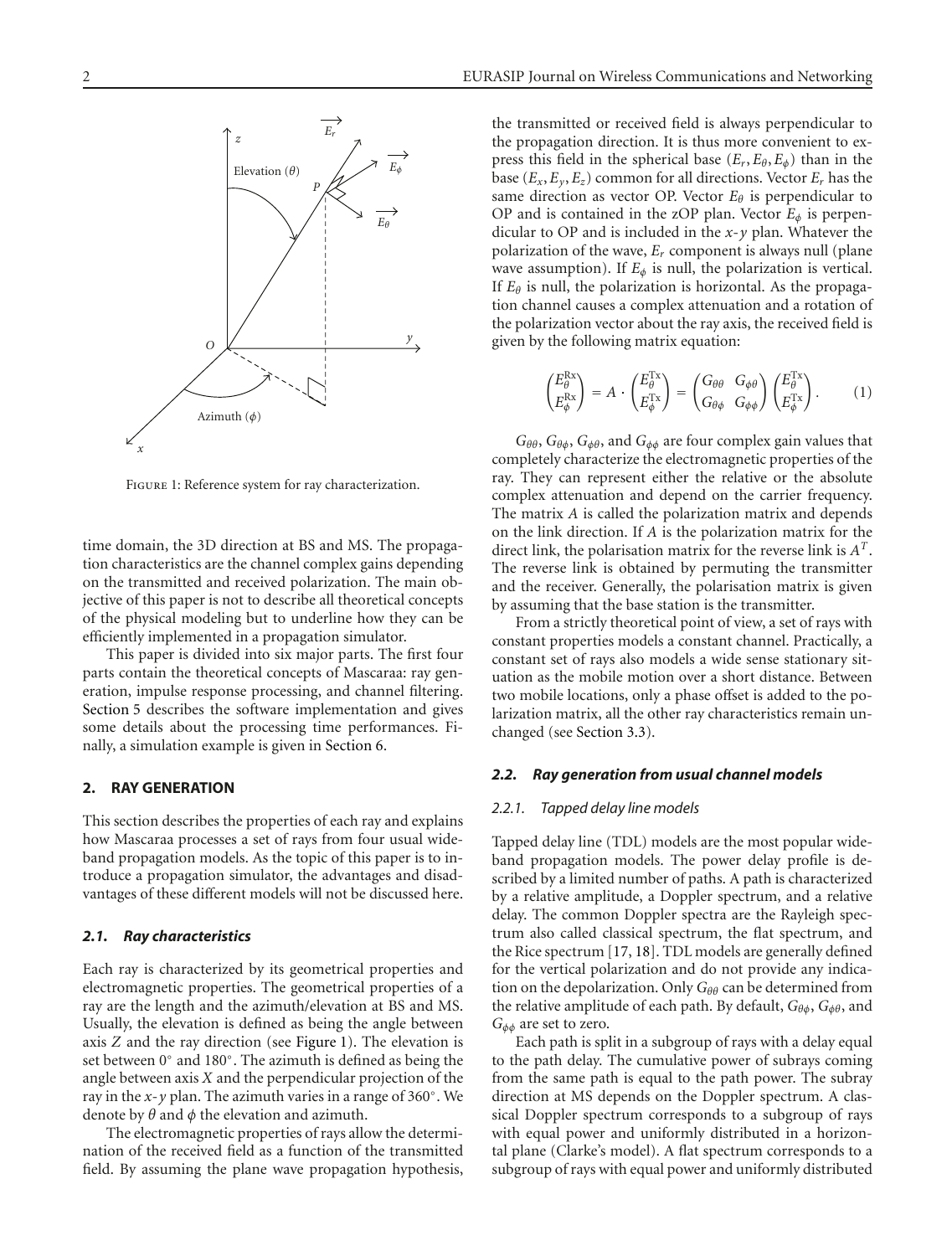in 3D. A Rice Doppler spectrum is the addition of a Rayleigh Doppler spectrum with a strong single ray.

The method implemented in Mascaraa to calculate the DoAs at MS from a Doppler spectrum is based on conclusions of previous studies [\[19](#page-11-17)[–22](#page-11-18)]. The authors of these references have developed methods to generate a Rayleigh Doppler spectrum from a sum-of-sinusoids signal. Three recommendations can be made from the synthesis of all methods: asymmetrical DoA arrangements, random initial phases, high number of sinusoids (at least 10). For the particular case of the Rayleigh Doppler spectrum, these recommendations imply the following.

- (i) The phase of *Gθθ* is a random variable uniformly distributed between 0 and 2*π*.
- (ii)  $\theta_i = (2\pi/N)(i-1+\alpha), i \in [1, N]$  with  $\theta_i$  the azimuth of the *i*th subray, *N* the total number of subrays per path, and  $\alpha$  a  $U[0, 1]$  random variable.

TDL models do not define the DoAs at BS. In order to be used in MIMO simulation chains, they can be improved by adding to each path an elevation/azimuth at BS [\[23](#page-11-19)].

#### *2.2.2. Ray tracing/launching models*

The ray-tracing and ray-launching models process all possible rays between a transmitter location and a receiver location. Simulations are based on geometrical optics and the uniform theory of diffraction. They require geographical databases that contain the description of the indoor and/or outdoor environment. This type of models provides immediately all the ray characteristics and is implemented in Mascaraa by reading a result file from a ray-tracing or raylaunching simulation.

#### *2.2.3. Scattering or geometrical models*

The scattering or geometrical models define a spatial distribution of scatterers in relation to the transmitter or receiver location. A group of near scatterers is called a cluster and could represent a building that reflects waves. Rays are generated by joining the BS to the MS, passing through one or more scatterers. *Gθθ* is deduced from a path loss model. By default, *Gθφ*, *Gφθ*, *Gφφ* are set to zero. The phase of *Gθθ* is a random variable with uniform distribution  $U(0, 2\pi)$ .

#### *2.2.4. Directional tap models*

Directional tap models are based on TDL models. The Doppler spectrum is replaced by two statistical distributions that characterize the power angular spectrum (PAS) at BS and MS. The Laplacian function is generally used. The mean value defines the main path direction. The path-splitting method in subrays is similar to the one described for TDL models, except for the direction at MS or BS that will respect the power angular distribution mentioned above. This can be done by: splitting each path in equally spaced subrays whose amplitude is given by the PAS distribution or by splitting each path in equally powered subrays whose direction is

more or less concentrated around the path direction according the PAS distribution. An analysis of the different splitting

#### *2.2.5. Polarization modeling*

Most of the geometrical models or tap models determine only the *Gθθ* component. They can be completed by polarization models that give statistical distributions to characterize three depolarization ratios, *Gθφ/Gθθ*, *Gφθ/Gθθ*, *Gφφ/Gθθ* [\[25](#page-12-1), [26](#page-12-2)]. The depolarization ratios can be specific to each ray, identical for all rays or identical for all rays belonging to a same cluster or path. The phase of *Gθφ*, *Gφθ*, *Gφφ* are random variables with uniform distribution  $U(0, 2\pi)$ .

methods can be found in [\[24](#page-12-0)] for the Gaussian distribution.

# <span id="page-2-1"></span>**3. GENERATING CHANNEL COEFFICIENTS**

## *3.1. Weighting by antenna pattern*

We denote by *h*<sup>dirac</sup> the complex impulse response of the propagation channel

$$
h^{\text{dirac}}(t) = \sum_{i=1}^{nbRays} a(i)\delta(t-\tau(i)). \tag{2}
$$

 $a(i)$  and  $\tau(i)$  are, respectively, the amplitude and delay of the *i*th ray. *a*(*i*) are the channel coefficients.

If the reference system of the antenna pattern is the same as the reference system of the polarization matrix, *h*dirac is given by the following equation:

<span id="page-2-0"></span>
$$
h^{\text{dirac}}(t) = \sum_{i=1}^{nbRays} \left( G_{\theta}^{\text{MS}}(i) \ G_{\phi}^{\text{MS}}(i) \right) A(i) \begin{pmatrix} G_{\theta}^{\text{BS}}(i) \\ G_{\phi}^{\text{BS}}(i) \end{pmatrix} \delta(t - \tau_i)
$$
  
= 
$$
\sum_{i=1}^{nbRays} \left( G_{\theta}^{\text{BS}}(i) \ G_{\phi}^{\text{BS}}(i) \right) A(i)^{T} \begin{pmatrix} G_{\theta}^{\text{MS}}(i) \\ G_{\phi}^{\text{MS}}(i) \end{pmatrix} \delta(t - \tau_i),
$$
  
(3)

 $G_{\phi}^{\text{MS}}(i)$  and  $G_{\theta}^{\text{MS}}(i)$  are, respectively, the  $E_{\phi}$  and  $E_{\theta}$  compo-<br>pents of the MS antenna gain in the direction of the *i*th ray nents of the MS antenna gain in the direction of the *i*th ray.  $G_{\phi}^{\text{BS}}(i)$  and  $G_{\theta}^{\text{BS}}(i)$  are, respectively, the  $E_{\phi}$  and  $E_{\theta}$  components of the *BS* antenna gain in the direction of the *i*th ray. Fourof the BS antenna gain in the direction of the *i*th ray. Equation [\(3\)](#page-2-0) is valid for any kind of antenna polarization (e.g., linear or circular).

## *3.2. MIMO cases*

[Figure 2](#page-3-1) shows a MIMO configuration with *nbBsSensor* sensors at BS and *nbMsSensor* sensors at MS. A MIMO propagation model will provide an *nbBsSensor* ∗ *nbMsSensor* matrix of impulse responses. We denote by  $h_{mn}^{\text{dirac}}$  the impulse<br>response from the *m*th BS-sensor to the *n*th MS-sensor response from the *m*th BS-sensor to the *n*th MS-sensor

For usual wireless communication systems frequencies (900 MHz–5 GHz), the distance between sensors is much smaller than the distance between sensors and scatterers. A reasonable approximation is to consider that every SISO channels of a MIMO link have the same physical properties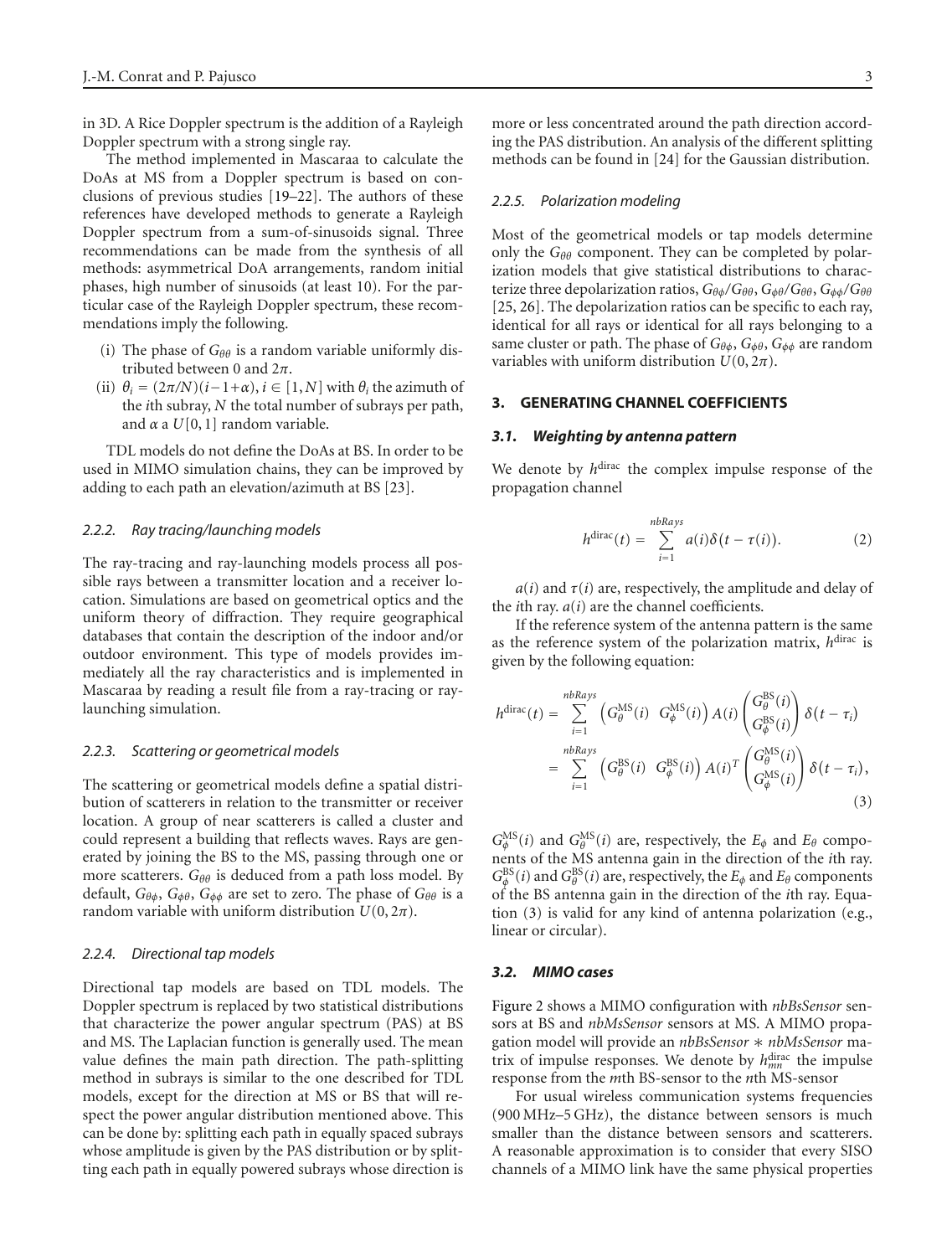

Figure 2: Example of MIMO configuration.

<span id="page-3-1"></span>[\[27](#page-12-3)]. In this case, [\(3\)](#page-2-0) can be extended to the MIMO cases by adding a phase offset:

$$
h_{mn}^{\text{dirac}}(t) = \sum_{i=1}^{nbRays} a(i)e^{j\varphi_m(i)}e^{j\varphi_n(i)}\delta(t-\tau(i)), \qquad (4)
$$

where *<sup>e</sup>jϕm*(*i*) is the phase offset of *i*th ray applied to the *m*th BS-sensor and  $e^{j\varphi_n(\vec{i})}$  the phase offset applied to the *n*th BSsensor. These offsets depend on the 3D relative position of the sensor compared to the antenna center and the 3D ray orientation. If the antenna array is assumed to be a uniform linear array, the phase offset between two successive sensors is equal to  $2π · δx · cos(α)/λ$ ,  $δx$  being the distance between sensors, *λ* the wavelength, and *α* the ray direction compared to the antenna array (see [Figure 3\)](#page-3-2). Index *p* represents either the BS sensors index or the MS sensors index.

#### <span id="page-3-0"></span>*3.3. Mobile motion simulation*

The basic way to compute a series of impulse responses corresponding to the mobile motion is to sample spatially the mobile route and then to compute the set of rays for each position. This solution is very time expensive. The most efficient solution to simulate the fast fading is to refresh only the phase of the channel coefficients according to the mobile motion. The amplitude, delay, and direction remain unchanged during the simulation.

This solution is very similar to that adopted for the extension of SISO models to MIMO applications. The different locations of the mobile can be viewed as a virtual array. In this paragraph, the only case that is considered is a vehicle linear trajectory with a constant speed. This is generally the case over a WSS distance of a few tens of wavelengths. But the method described below could be generalized for other simulation scenarios.

In [Figure 3,](#page-3-2) the expressions "sensor  $p$ " and "sensor  $p+1$ " are replaced by the expressions "mobile position *p*" and "mobile position  $p + 1$ ." The phase offset of a ray incident to the linear trajectory with an angle  $\alpha$  is equal to  $2\pi \cdot \delta x$ .  $cos(\alpha(i))/\lambda$ .  $\alpha$  is deduced from the ray azimuth, the ray elevation and the trajectory direction. *δx* is the distance between



<span id="page-3-4"></span>Figure 3: Phase offset between two sensors.

<span id="page-3-2"></span>two mobile positions. We denote by  $h_{mn,p}^{\text{dirac}}(t)$  the impulse response at position  $p$ . sponse at position *p*,

$$
h_{mn,p+1}^{\text{dirac}}(t) = \sum_{i=1}^{nbRays} a'_{mn,p+1}(i)\delta(t-\tau(i))
$$
\n
$$
= \sum_{i=1}^{nbRays} a'_{mn,p}(i)e^{2\cdot\pi j \cdot \delta x \cdot \cos(\alpha(i))/\lambda} \delta(t-\tau(i))
$$
\nwith  $a'_{mn,0}(i) = e^{j\varphi_n(i)}e^{j\varphi_m(i)}e^{j\cdot \text{start}(i)}$ . (6)

<span id="page-3-3"></span> $e^{j \cdot \text{start}(i)}$  are random-starting phases attributed to each ray using a  $U(0, 2\pi)$  distribution. They simulate a randomstarting position on the virtual mobile trajectory.

The ratio  $\delta x/\lambda$  is called spatial step and is an important parameter of Mascaraa. The setting of this parameter allows the generation of spatial series of correlated or uncorrelated CIRs. A spatial series of correlated CIRs accurately samples the short-term fading. [Figure 4](#page-4-0) shows an example with a high spatial selectivity. The fading is generated by recombination of 50 rays having the same delay, the same amplitude, and uniformly distributed around the mobile (typical Rayleigh configuration). A fast fading repetition, approximately equal to  $\lambda/2$ , is observed. A spatial step equal to  $\lambda/10$  is unsatisfactory, the amplitude difference between two consecutive positions is obviously too high. A spatial step of *λ/*100 gives better results. Amplitude discontinuities are lower than 1% of the amplitude maximal variation. An intermediate value of *λ/*<sup>50</sup> is a good tradeoff between accuracy and fast processing time (see [Section 5\)](#page-6-0).

Most of the time, link-level simulations are performed with correlated CIR series to realistically simulate the fast fading experienced by the mobile. But it is sometimes quicker and more convenient to make the following assumptions. Firstly, the transmitted signal is made up of independent data blocks. Secondly, the CIR is invariant during the block duration. Thirdly, consecutive CIRs are independent. For this kind of link-level simulation, an uncorrelated CIR series is needed. [Figure 5](#page-4-1) shows an example with a low spatial selectivity. Rays are distributed uniformly on 10◦. A slower fading repetition is observed, approximately every 20 *λ*. Consequently, the simulation of uncorrelated CIR series for any propagation models requires a minimum channel spatial sampling of about 100 *λ*. The processing time is independent of the spatial step value (see [Section 5\)](#page-6-0).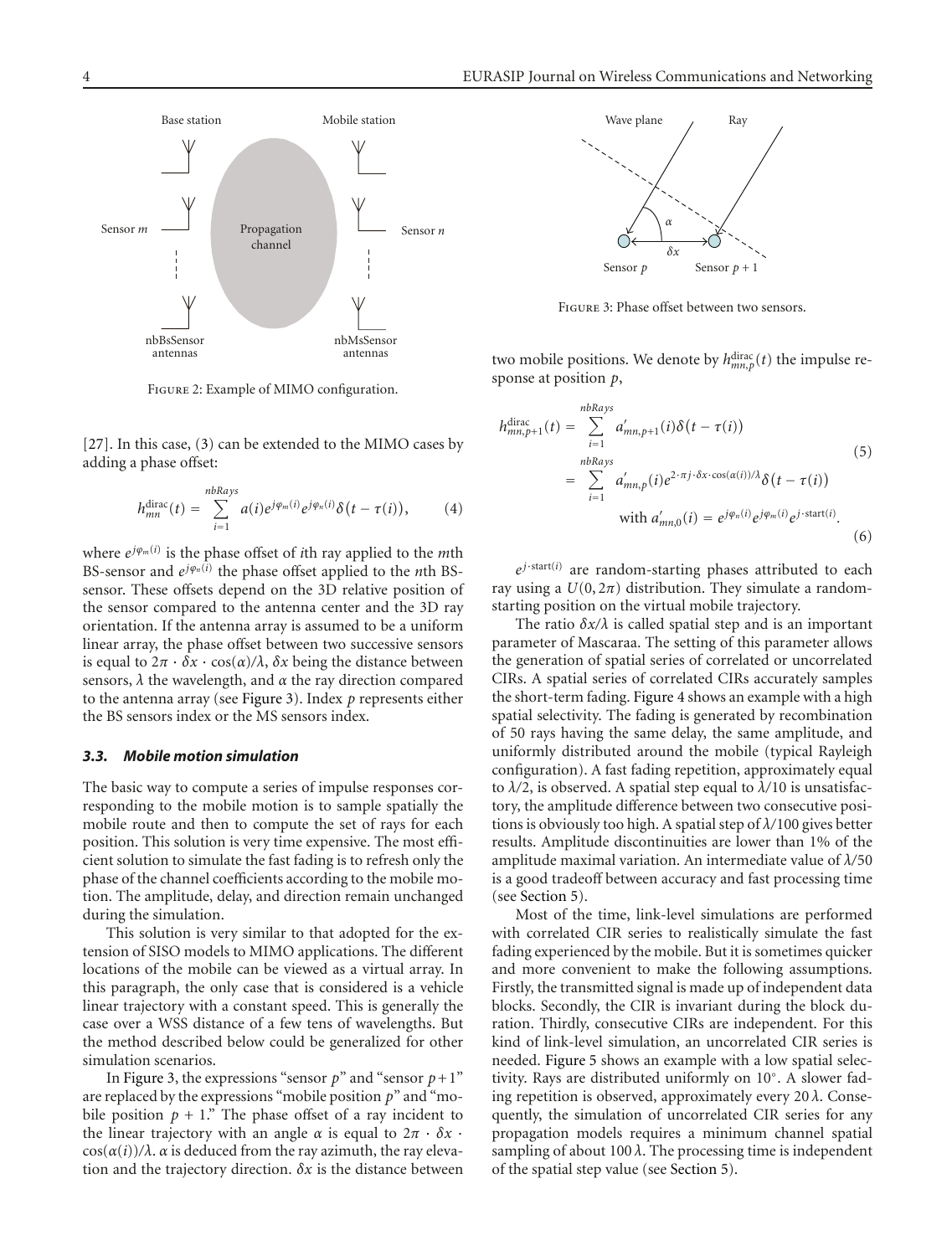

Figure 4: Fading generated from a 360◦ azimuth distribution.

<span id="page-4-0"></span>

<span id="page-4-1"></span>Figure 5: Fading generated from a 10◦ azimuth distribution.

### <span id="page-4-5"></span><span id="page-4-4"></span>**4. FILTERING**

#### *4.1. Impulse response shaping*

[Section 3](#page-2-1) described a method to process the continuous-time impulse response but a propagation block used in link-level simulation requires a discrete-time impulse response, sampled at a frequency *fs* equal to the signal sampling frequency. The main problem of the continuous-to-discrete conversion is that the ray delays are not multiples of the sampling period *ts*. A method to sample the impulse response consists in approximating the ray delay to the nearest multiple of *ts* [\[28](#page-12-4)]. This ray mapping method is generally used for tap models with a reduced tap number *nbTap*. In this case, the channel filtering is equivalent to a filter of length *nbTap*. The received



<span id="page-4-3"></span>Figure 6: Frequency response of the Mascaraa shaping filter.

signal is the sum of *nbTap* copies of the transmitted signal that are multiplied by  $a'(i)$  and delayed by  $\tau(i)$ . Although this manning method is very simple, it significantly modifies the mapping method is very simple, it significantly modifies the space-time characteristics of the original channel and consequently the system performances. Increasing the ray delay accuracy by oversampling the signal could reduce this disadvantage but will increase the filtering processing time. As a result, this method was not adopted in Mascaraa.

Mascaraa processes the filtered time-discrete impulse response *hmn*(*k*) following [\(7\)](#page-4-2),

<span id="page-4-2"></span>
$$
h_{mn}(k) = \sum_{i=1}^{nbRays} a'_{mn}(i)g(k \cdot ts - \tau(i)),
$$
\n
$$
\text{with } a'_{nm}(i) = a(i)e^{j\varphi_n(i)}e^{j\varphi_m(i)}e^{j \cdot \delta x \cdot \cos(a)}e^{j \cdot \text{start}(i)}.
$$
\n
$$
(8)
$$

 $g(t)$  is the temporal response of the Mascaraa shaping filter. We denote by  $g(f)$  the frequency response of this filter.  $g(f)$  is a raised cosine filter as shown in [Figure 6.](#page-4-3) The flat bandwidth is equal to the transmit signal bandwidth *signalBW* and the maximum total bandwidth *filterBW* is equal to *fs/2* in order to respect the Shannon sampling theorem. *fs* and *signalBW* are two input parameters of Mascaraa. This particular frequency response allows the spectral properties of the transmitted signal to remain unchanged. In case of an ideal channel (dirac with null delay and amplitude of 1), the received signal is equal to the transmitted signal.

The shaping filter method has several advantages.

- (i) It does not quantize the ray delays. The simulated power delay profile and Doppler spectrum are continuous even if the signal bandwidth is high. For each bin of the impulse response, the fast fading is due to the interferences of nonresolvable rays compared to the Mascarraa filter bandwidth.
- (ii) The ray delay is arbitrary, that is, the delay accuracy does not depend on the sampling frequency. Signal oversampling is not required to increase the delay accuracy. The time shifting of a ray can be finely simulated. For instance, the Rake receiver performances can be evaluated precisely.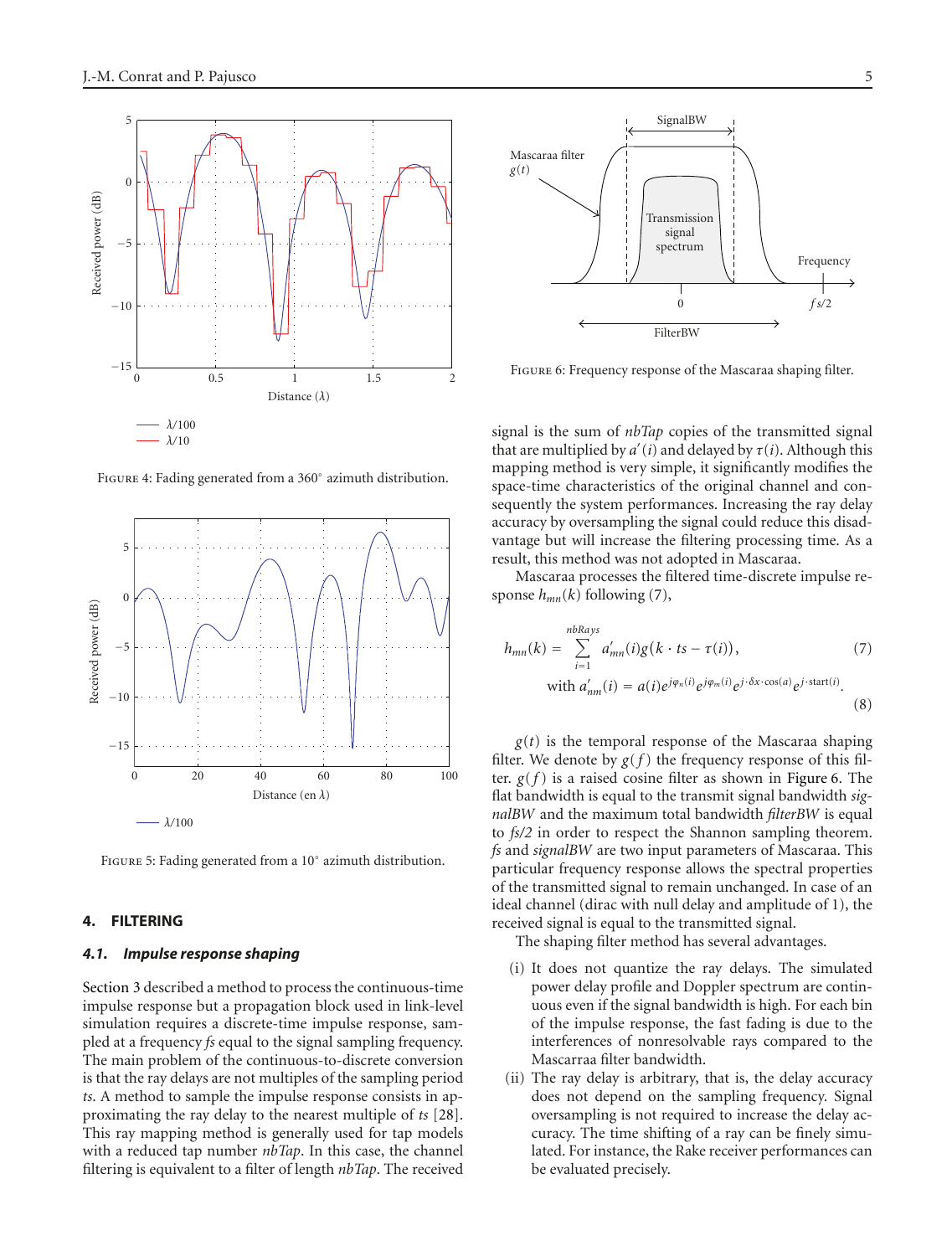

Figure 7: Realized filter transfer function.

## <span id="page-5-0"></span>*4.2. Mascaraa shaping filter synthesis*

 $g(t)$  is generated in two steps. Step 1 is the theoretical definition of  $g(f)$  as indicated in the previous section. Step 2 is the temporal truncation of  $g(t)$  that is theoretically time infinite.  $g(t)$  is a succession of decreasing amplitude sidelobes. The temporal truncation is done by suppressing the sidelobes, the amplitude of which is below a given threshold of about 40 dB.

This truncation method does not necessarily optimize the length of  $g(t)$  but minimizes the difference between the specified filter and the realized filter. When the total bandwidth is higher than twice the signal bandwidth, this difference is quasi-null (see [Figure 7\)](#page-5-0).

The impulse response calculated in [\(6\)](#page-3-3) is the discretetime baseband impulse response of the propagation channel. By default, it does not include system specifications as the *Rx* or *Tx* Filter used in digital modulation.  $g(t)$  is not to be confused with the pulse shaping filter used in digital modulation. The expressions "transmitted signal" or "received signal" are not related to digital sequences but, respectively, to the discrete-time baseband version of the signal before the *Tx*-antenna and the discrete-time baseband version of the signal after the *Rx*-antenna.

In some configurations, it could be possible to merge the Mascaraa shaping filter with the *Rx/Tx* filters or with the transfer function of RF components. This item is not discussed in this paper because it depends on the link-level simulation requirements and cannot be generalized for any kind of simulations.

## *4.3. Ray delay accuracy*

According to [\(6\)](#page-3-3), it would be theoretically possible to compute the impulse response from a set of rays with arbitrary delays. Practically, the continuous-time function  $g(t)$  may be not analytically defined because of the filter synthesis method



<span id="page-5-2"></span>Figure 8: Filter length variation.

(Fourier transform and time truncation). Furthermore, the calculation of  $g(k \cdot ts - \tau(i))$  during the simulation is unnecessary because  $g(t)$  is constant during all the simulation.

Mascaraa solves these two problems by processing the time-discrete function  $g(k)$  before the simulation.  $g(k)$  is equal to  $g(t)$  oversampled at  $ovSp * fs$ .  $ovSp$  is chosen in order not to affect the characteristics of the propagation channel.  $h(k)$  is given by

$$
h_{mn}(k) = \sum_{i=1}^{nbRays} a'_{mn}(i)g\left(k \cdot ovSp - \text{floor}\left(\frac{ovSp \cdot \tau(i)}{ts} + 0.5\right)\right).
$$
\n(9)

The delay accuracy is constant for the whole simulation but can be user defined by changing the value of *ovSp*. Increasing the delay accuracy requires a little more memory space to store  $g(k)$  but do not affect the impulse response processing time. By default in Mascaraa, *ovSp* is set to 50.

#### *4.4. Impulse response length optimization*

The impulse response length strongly influences the running time performances of the simulator. It is thus important to evaluate, for a given value of *signalBW*, the optimal values of *filterBW* and *fs* that minimize the length of the impulse response *lengthIR*. *lengthIR* is the sum of the length of  $g(t)$ noted *lengthFilter* and the length of the propagation channel noted *lengthChannel*. *lengthChannel* is given by [\(10\)](#page-5-1):

<span id="page-5-1"></span>
$$
lengthChannel = floor\left(\frac{\text{Max}(\tau(i)) - \text{Min}(\tau(i))}{fs}\right). \tag{10}
$$

[Figure 8](#page-5-2) gives the relation between *lengthFilter* and the ratio *filterBW*/*signalBW*. *FilterBW* is equal to *fs*.

*LengthFilter* is minimum when *filterBW* is maximum that implies that *fs* is maximum. On the other hand, *lengthChannel* increases when *fs* increases. The optimal sampling frequency depends on the propagation channel and the signal bandwidth. A good tradeoff is a sampling frequency equal to twice the signal bandwidth, which corresponds roughly to a standard simulation configuration with 2 samples per chip.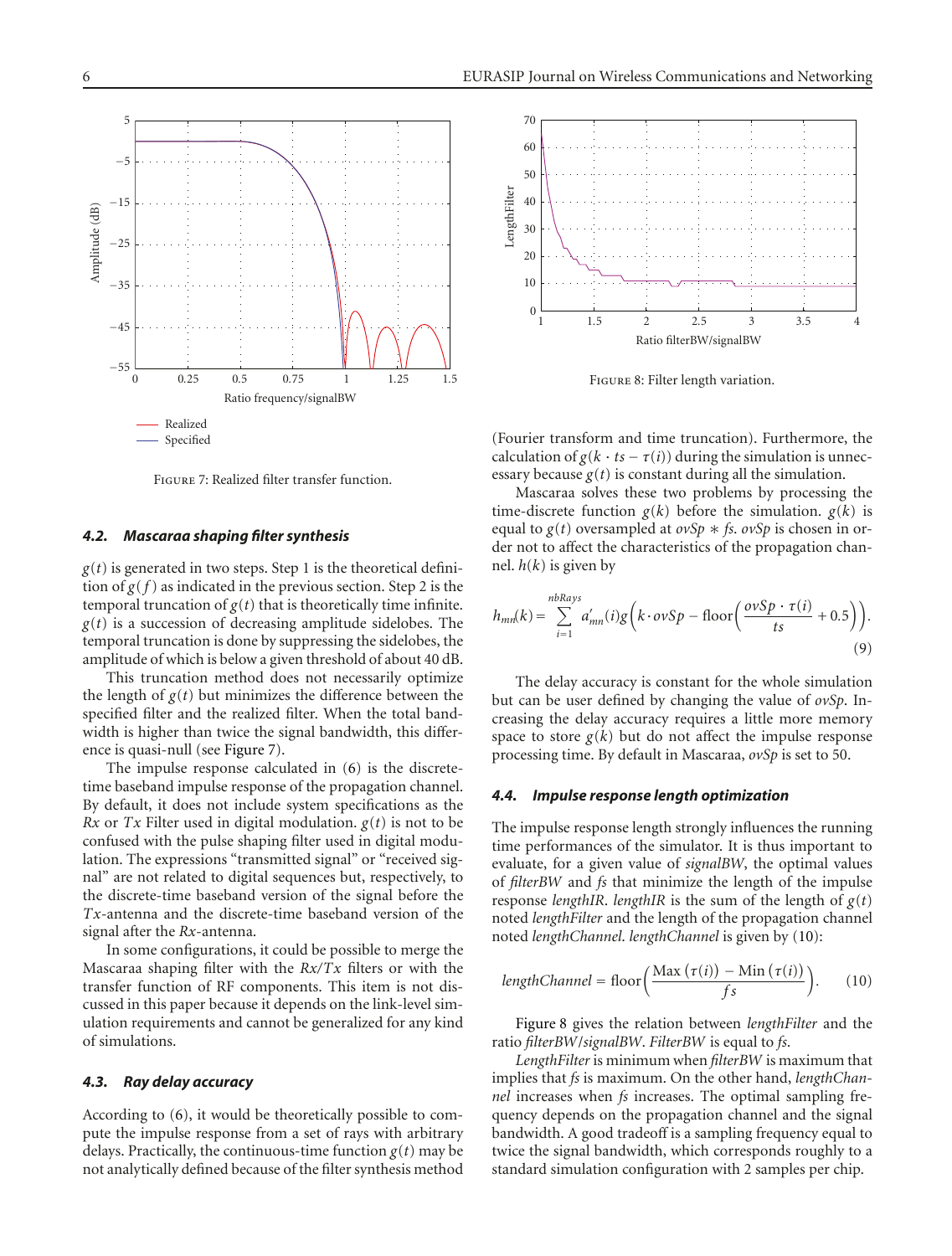## *4.5. Amplitude and delay normalization*

If a propagation model provides the ray delays and the polarization matrices with absolute values, the impulse response calculated according to [\(6\)](#page-3-3) expresses an absolute gain as a function of an absolute delay. In this case, the effects due to the transmitter-receiver distance are included in the channel impulse response as well as the wideband effects. Usually, this solution does not suit the simulation requirements for two reasons.

- (i) The results of link-level simulations are usually presented in the form of performance tables that give the error rate as a function to the signal-to-noise ratio (S/N). A convenient way to modify the S/N value is to assume that the average received power remains constant and that the noise power is set to have the required S/N. In this case, the impulse response power has to be normalized to assure a constant average level at the output of the propagation simulator. Furthermore, to avoid processing errors due to the limited computer precision, it is generally recommended to process data that have the same order of length.
- (ii) The beginning of the absolute impulse response contains null values equivalent to the shortest ray delay. This null part of the impulse response would unnecessarily slow down the channel filtering while it could be with relative simplicity simulated by shifting the input or output signal of the propagation simulator.

Mascaraa normalizes the absolute impulse response in time and in amplitude. The relative impulse response is given  $by (11):$  $by (11):$  $by (11):$ 

$$
h_{mn}^{\text{relative}}(k) = h_{mn}^{\text{absolute}}(k + \text{delay}_{\text{abs}}) gain_{\text{abs}}.\tag{11}
$$

*delay*abs is the time normalizing factor. It is equal to the index of the first nonnull coefficient of the absolute impulse response. It can be negative if the delay of the shortest ray is lower than half of the length of  $g(t)$ .  $gain<sub>abs</sub>$  is the power normalizing factor. It is calculated in order that the total power of the power delay profile is equal to 1.

## <span id="page-6-5"></span>*4.6. Filtering*

The channel filtering implemented in Mascaraa is based on the over-and-add method (OA method) [\[29](#page-12-5), [30](#page-12-6)]. The time efficiency of this method is discussed in [Section 5](#page-6-0) by comparing the OA method with two other convolution methods: direct method and tap method.

To illustrate the application of this well-known algorithm, we consider the input signal  $e(k)$ , the output signal  $s(k)$ , and the impulse response  $h(k)$  of length *lengthIR*.  $e(k)$ is divided into section of *lengthIn* data points. The *i*th section  $e^{i}(k)$  is defined by

$$
e^{i}(k) = \begin{cases} e(k) & \text{for } i \cdot \text{sizeIn} \le k < (i+1) \cdot \text{sizeIn}, \\ 0 & \text{otherwise.} \end{cases} \tag{12}
$$



Figure 9: Overlapp-and-add convolution.

<span id="page-6-2"></span>Since convolution is a linear operation, the convolution of  $e(k)$  with  $h(k)$  is equal to the sum of  $e^{i}(k)$  convolved with  $h(k)$ *h*(*k*),

<span id="page-6-4"></span>
$$
s(k) = \sum_{i} s^{i}(k) = \sum_{i} e^{i}(k) * h(k).
$$
 (13)

<span id="page-6-1"></span> $s(k)$  are sections of length *lengthOut*, equal to *lengthIR-1*<br> *lengthIR-1*. Sections  $s^i(k)$  are overlapped by *lengthIR-1* points<br>
(see Figure 9) (*k*) are sections of length *lengthOut*, equal to *lengthIn* <sup>+</sup> (see [Figure 9\)](#page-6-2).

The convolution is made in frequency domain because the convolution via FFT is more efficient for most simulation configurations [\(Section 5.3.3\)](#page-9-0). Equation [\(14\)](#page-6-3) is the transposition in frequency domain of [\(13\)](#page-6-4):

<span id="page-6-3"></span>
$$
s(k) = \sum_{i} \text{FFT}^{-1}(S^{i}(f)) = \sum_{i} \text{FFT}^{-1}(H(f) \cdot E^{i}(f)).
$$
\n(14)

is the FFT of *h*(*k*) defined over *lengthOut* points.  $E^i(f)$  is the FFT of *h*(*k*) defined over *lengthOut* points. The global com-(*f*) is the FFT of  $s^i(k)$ . *lengthOut* is a power of 2.  $H(f)$ <br>FFT of  $h(k)$  defined over *lengthOut* points  $F^i(f)$  is the FFT of  $e^{i}(k)$  defined over *lengthOut* points. The global com-<br>putational effort is minimized when *lengthOut* is equal to the putational effort is minimized when *lengthOut* is equal to the lowest power of 2 and when *lengthIn > lengthIR*.

#### <span id="page-6-0"></span>**5. SOFTWARE IMPLEMENTATION**

# *5.1. Coordinate reference system and antenna array definition*

The coordinate reference system allows the coherent definition of the following.

(i) The  $E_{\phi}$ ,  $E_{\theta}$  components used in the definition of the polarization matrix and the 3D vectorial antenna pattern.

Then  $e(k) = \sum_i e^i(k)$ .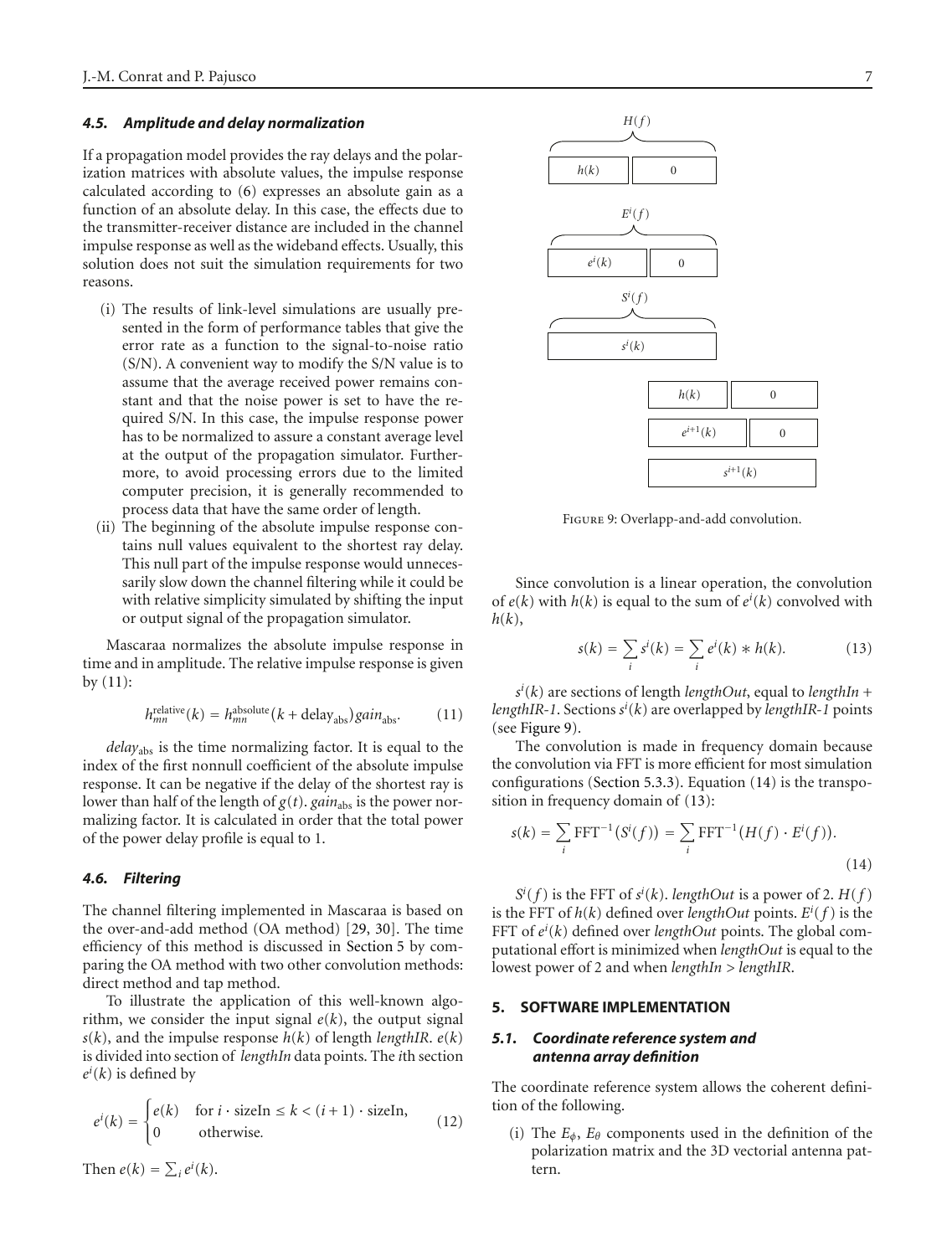

<span id="page-7-0"></span>Figure 10: Sensors rotation and translation definition.

- (ii) The direction of rays, paths, or clusters according to the propagation model.
- (iii) The location and orientation of the sensors at MS or BS.
- (iv) The MS direction.

The Mascaraa coordinate reference system consists of two local Cartesian coordinate systems.

- (i) A local Cartesian coordinate system ( $X_{BS}$ ,  $Y_{BS}$ ,  $Z_{BS}$ ) is defined at the base station. Axis *Z* is the vertical. Axis *X* points towards the mobile.
- (ii) A local Cartesian coordinate system  $(X_{MS}, Y_{MS}, Z_{MS})$  is defined at the mobile. Axis *Z* is the vertical. Axis *X* points towards the base station.

The location and orientation of sensors are defined by 6 variables (*x*, *y*, *z*, rot*X*, rot*Y*, rot*Z*). *x*, *y*, *z* are either the Cartesian coordinates of MS-sensors in ( $X_{MS}$ ,  $Y_{MS}$ ,  $Z_{MS}$ ) or the Cartesian coordinates of BS-sensors coordinates in (*X*BS,*Y*BS, *Z*BS). rot*X*, rot*Y*, rot*Z* are three successive rotations, respectively, about *X*<sub>MS</sub>, *Y*<sub>MS</sub>, *Z*<sub>MS</sub> (or *X*<sub>BS</sub>, *Y*<sub>BS</sub>, *Z*<sub>MS</sub>) to point an MS-sensor (or BS-sensor) in a given direction. [Figure 10](#page-7-0) illustrates the use of these parameters to create a virtual antenna array for MIMO application. Sensor 1 is defined as the origin of the mobile local coordinate system. The Cartesian coordinates of the other sensors set at the four corners of the computer screen depend on the screen size and tilt. For reasons of clarity, only the rotation of sensor 3 is shown. We assume that the sensor 3 radiation pattern was characterized in an original coordinate system (*X*sensor,*Y*sensor, *Z*sensor) with the antenna boresight in the direction of axis *<sup>Z</sup>*sensor. rot*Y* 3 and rot*Z* 3 define, respectively, the tilt and azimuth of sensor 3.

## *5.2. Functional block diagram and configuration parameters*

Mascaraa is a software library written in C Ansi. It is easily portable on various operating systems or simulation platforms. The user functionalities are divided into three categories (see [Figure 11\)](#page-8-0).

- (i) Configuration functions: work session initialization, session parameter setting, session configuration file loading or saving. A work session is related to a MIMO link between a mobile and a base station. Mascaraa is able to create several sessions to simulate several mobile drops during a same system level simulation.
- (ii) Preprocessing function: this function gathers all steps described in Sections [2-](#page-1-1)[3](#page-2-1)[-4](#page-4-4) to successively generate the set of rays, the channel coefficients, and the first impulse response.
- (iii) Simulation functions: impulse response refreshment and channel filtering. These two processes are completely independent. The user is free to update or not the active impulse response used in the channel filtering.

The simulation parameters are the following.

- (i) The propagation model name.
- (ii) The random seed that initializes the random generator for the channel coefficients initial phase.
- (iii) The sensor number at MS or BS.
- (iv) The carrier frequency.
- (v) The signal bandwidth.
- (vi) The sampling frequency.
- (vii) For each sensor at BS or BS, a file name that contains the 3D vectorial and complex antenna pattern (theorical or measured).
- (viii) The sensor 3D location and orientation at MS given in the MS coordinate system.
- (ix) The sensor 3D location and orientation at BS given in the BS coordinate system.
- (x) The distance in terms of wavelengths between two successive CIRs.
- (xi) The mobile direction.

## *5.3. Computing time evaluation*

#### *5.3.1. Impulse response processing time*

Three propagation models are compared in [Table 1.](#page-8-1) URB MED is a typical urban geometrical model at 2 GHz described in [\[7\]](#page-11-7). Vehicular A is a TDL model with 6 taps. The indicated processing time is given for a single SISO channel. The computer was a PC Pentium IV 1.8 GHz.

Mascaraa computes the channel transfer function required in the OA method by processing the FFT of the impulse response. According to [\(6\)](#page-3-3), the impulse response processing time depend on *nbRays* and *lengthFilter* but not on *lengthIR*. In most simulation configurations, it is time saving to compute the FFT of the impulse response rather than the transfer function from the ray properties.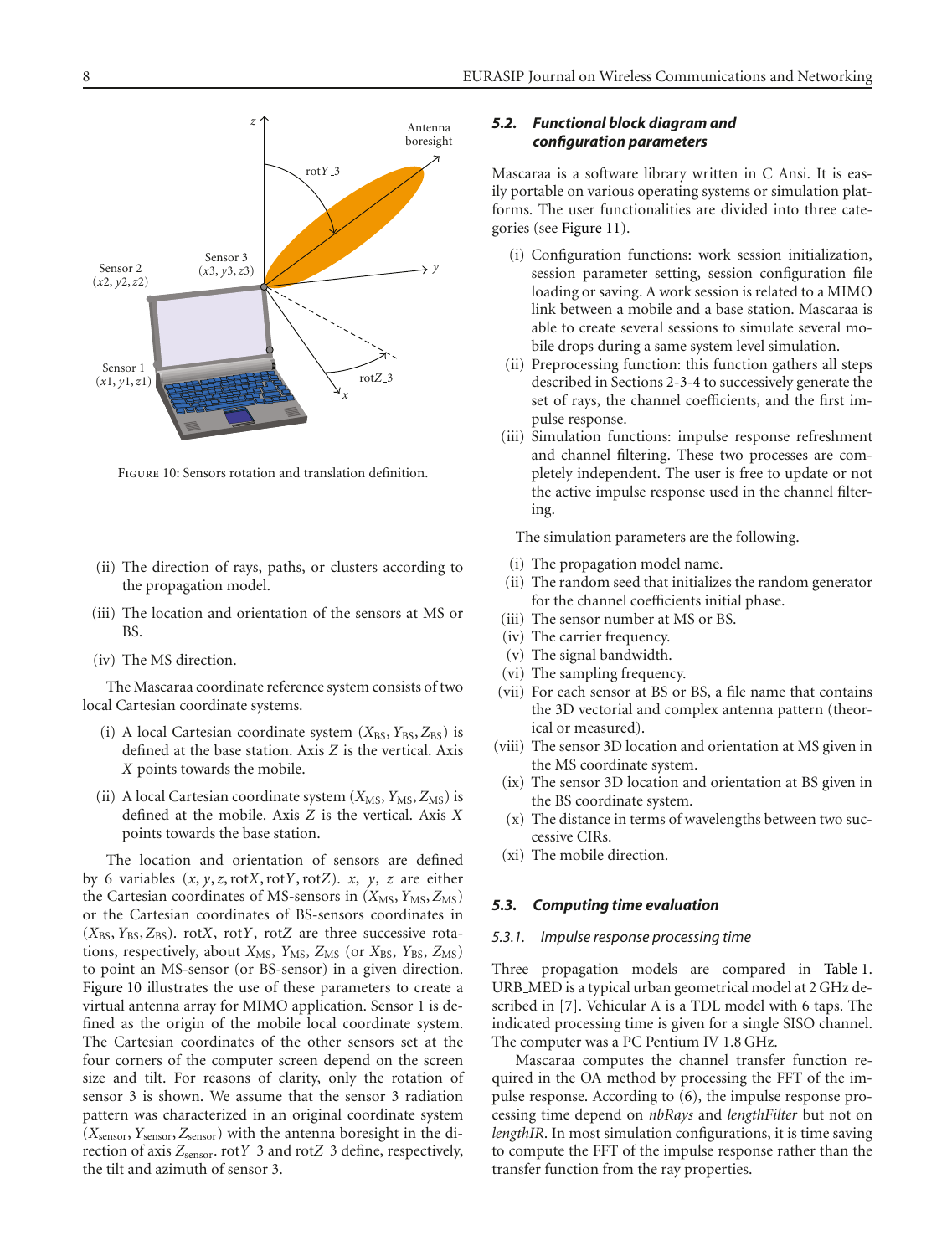

Figure 11: Mascaraa block diagram.

<span id="page-8-0"></span>TABLE 1: Impulse response processing time.

<span id="page-8-1"></span>

| Model name         | Vehicular A,<br>20 rays/tap | Vehicular A,<br>50 rays/tap | <b>URB_MED</b> |  |
|--------------------|-----------------------------|-----------------------------|----------------|--|
| nbRays             | 120                         | 300                         | 650            |  |
| SignalBW           | 5 MHz                       | 5 MHz                       | 5 MHz          |  |
| Fs                 | 10 MHz                      | 10 MHz                      | 10 MHz         |  |
| LengthFilter       | 10                          | 10                          | 10             |  |
| LengthIR           | 37                          | 37                          | 19             |  |
| IR Processing time | $13 \mu s$                  | $30 \mu s$                  | $67 \mu s$     |  |

The IR processing time includes both the channel coefficient generation and the impulse shaping. For the first two models, the processing times required to compute the taps amplitude only are, respectively, equal to 4 *μ*s and 9 *μ*s.

To evaluate the run-time efficiency of the Mascaraa impulse response generation, a comparison is made with a common method to process the impulse response. This method is restricted to TDL and tap directional models. The tap complex amplitudes are considered as filtered i.i.d. complex Gaussian variables. To simplify the comparison, we do not take into account the filtering necessary to obtain a particular Doppler spectrum shape. A previous analysis shows that 70% of the CIR processing time is due to the complex Gaussian variables generation [\[31\]](#page-12-7). The processing of an impulse response with 6 taps requires the generation of 12 Gaussian variables. Several algorithms to generate random variables have been implemented. These algorithms are described in [\[32](#page-12-8)]. The average processing time of 12 Gaussian variables is around 7 *μ*s depending on the selected random function. This time has the same order of magnitude as the CIR processing time. This brief comparison proves that the method implemented in Mascaraa to process CIRs is not computationally intensive if it is properly time optimized. The next

section describes a simple but time-efficient optimization method based on lookup tables.

#### *5.3.2. Use of lookup tables*

We slightly reformulate [\(5\)](#page-3-4) to introduce a new variable *δphase*. *δphase* is calculated during the preprocessing step and do not increase the CIR processing time during the simulation,

$$
h_{mn,p+1}^{\text{dirac}}(t) = \sum_{i=1}^{nbRays} a'_{mn,p}(i)e^{j\delta \text{phase}} \delta(t-\tau(i)). \tag{15}
$$

From [\(14\)](#page-6-3), we can evaluate the number of operations required to compute a CIR: *nbRays* additions and modulo <sup>2</sup>*π* (sum of the angle of *a mn*,*p*(*i*) with *<sup>δ</sup>phase*), *nbRays* cosine functions, *nbRays* sine functions, 2 · *nbRays* multiplications, 2 · (*nbRays*-1) additions.

Trigonometric operations are time-consuming functions. It is therefore time saving to replace these functions by lookup tables that contain pre-computed values of cosine and sine functions. The first solution is to replace trigonometric operations by rounding functions [\(16\)](#page-8-2). We note that

<span id="page-8-2"></span>
$$
A(i) = |a'_{mn,p}(i)| = |a'_{mn,p+1}(i)|,
$$
  
\n
$$
\beta_p(i)
$$
 the angle of  $a'_{mn,p}(i)$ ,  
\n
$$
\beta_{p+1}(i)
$$
 the angle of  $a'_{mn,p+1}(i)$ ,  
\n
$$
a'_{mn,p+1}(i) = A \cdot \cos (\beta_p(i) + \delta \text{phase})
$$
  
\n
$$
+ jA \cdot \sin (\beta_p(i) + \delta \text{phase})
$$
  
\n
$$
= A \cdot \cos (\beta_{p+1}(i)) + jA \cdot \sin (\beta_{p+1}(i))
$$
  
\n
$$
= A \cdot \cos[\text{Round}(\beta_{p+1}(i) \cdot L/2\pi)]
$$
  
\n
$$
+ jA \cdot \sin[\text{Round}(\beta_{p+1}(i) \cdot L/2\pi)].
$$

Round $(\cdot)$  designs the rounding function to the nearest integer. cos[·] and sin[·] are trigonometric lookup tables of *L* points. Mascaraa refines this method by suppressing rounding functions that are time consuming as well:

$$
a'_{mn,p+1}(i) = A \cdot \cos\left[\text{Int}\beta_p(i) + \text{Int}\delta\text{phase}\right] + jA \cdot \sin\left[\text{Int}\beta_p(i) + \text{Int}\delta\text{phase}\right]
$$
 (17)

with *Intδphase* = Round(*δphase* ·  $L/2\pi$ ) and *Intβ<sub>p</sub>*(*i*) the angle of  $a'_{mn,p}(i)$ .<br>*Int* $B_n(i)$  and

*Intβp*(*i*) *and Intδphase* are integer variables defined in [0, *L*]. *Intδphase* is calculated during the pre-processing step and does not increase the CIR processing time. The conventional solution with trigonometric functions, the solution with rounding functions, and the Mascaraa solution are compared in [Table 2](#page-9-1) for the Vehicular A model (20 rays/tap). Rounding operations are implemented with "cast" C-operators.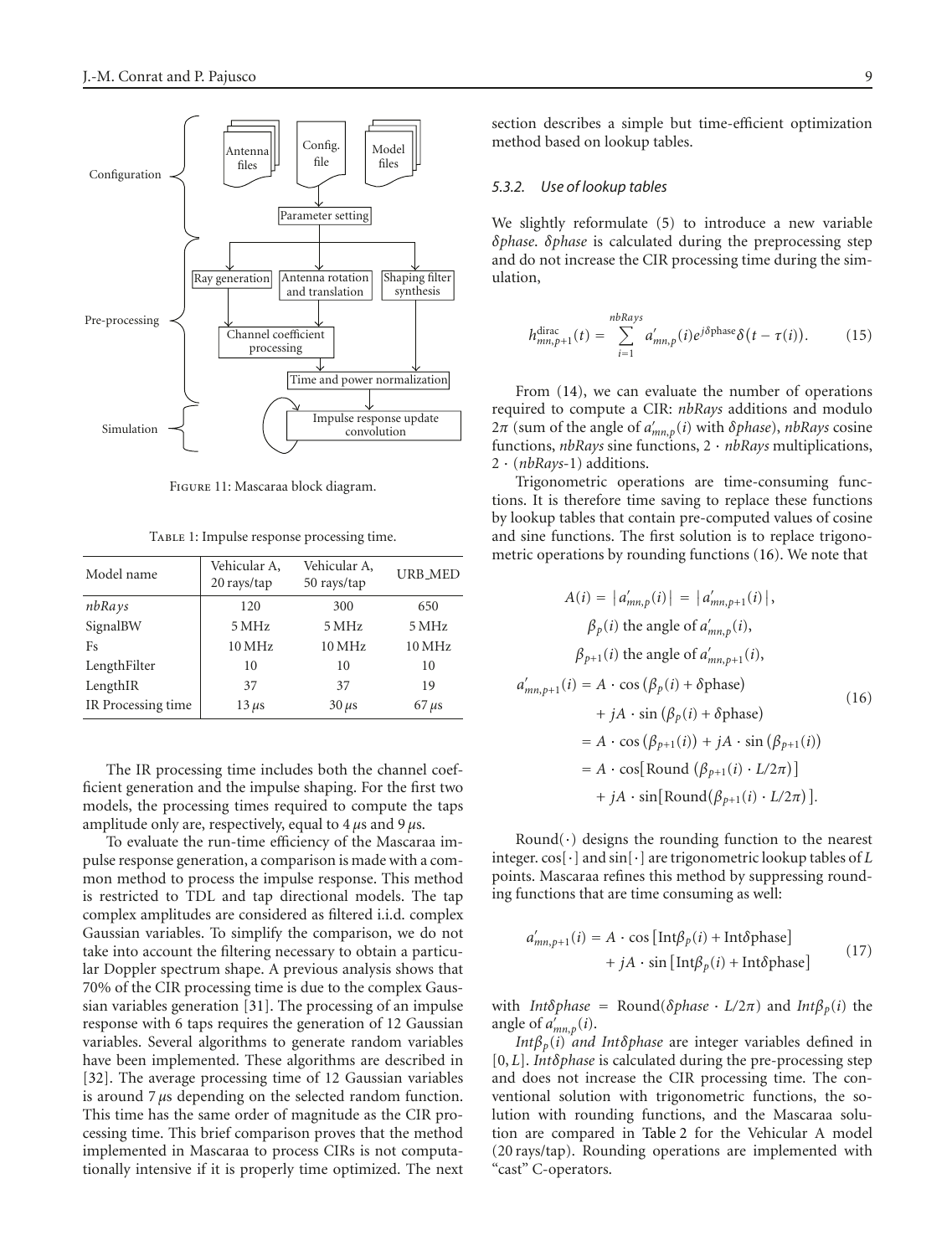TABLE 2: CIR processing time optimization.

<span id="page-9-1"></span>

| Method | Conventional | Lookup tables<br>(rounding) | Lookup tables<br>(Mascaraa) |
|--------|--------------|-----------------------------|-----------------------------|
| Time   | $39 \mu s$   | $20 \mu s$                  | $13 \mu s$                  |

There are other ways to further decrease the CIR computer time. For instance, [\[31](#page-12-7)] presents a method that requires no multiplication. The values of  $A\cos(\cdot)$  and  $A\sin(\cdot)$  for each ray are stored in lookup tables (2 tables per ray). Reference [\[19\]](#page-11-17) proposes a hybrid method using linear interpolation. Both methods improve the basic concept of trigonometric lookup tables but make the source code more complex. In the point of view of the authors, a simple use of sine and cosine tables is the best tradeoff between source code simplicity and processing time efficiency. Furthermore, we will demonstrate in the next sections that the impulse response processing time is much shorter than the propagation channel convolution time. A reduction of the CIR processing time does not automatically lead to a significant speed improvement of the whole simulation.

### <span id="page-9-0"></span>*5.3.3. Filtering computational effort*

In this section the computational effort of three filtering methods is compared: the OA method described in [Section 4.6;](#page-6-5) the tap method described at the beginning of [Section 4.1](#page-4-5) (sum of *nbTap* shifted copies of the *Tx* signal); the time method (convolution in time domain). The selected propagation model is a tap model with *nbTap* taps. The input signal to be filtered by the channel contains *nbSamples* and is sampled at twice the chip duration *tc*. The required tap precision is equal to *tc/acFact*, *acFact* being the accuracy factor. Concerning the OA method implemented in Mascaraa, *nbSamples* is equal to *<sup>k</sup>*·*lengthIn*, *k* being the number of sections. To simplify the comparison, we do not consider the signal oversampling process necessary in the tap method to achieve the required tap precision and the FFT necessary in the OA method to process the Fourier transform of the impulse response. The computational effort is the number of complex multiplications.

The OA method computes *k* sections of *nbSamples* samples. A section performs two FFTs of *lengthOut* points and an array multiplication of *lengthOut* points. Our FFT algorithm indicates a number of multiplications equal to *n* ·  $\log 2(n)/1.5$ , *n* being the size of the FFT. The total number of multiplications is then approximately equal to *k* · *(length-* $Out \cdot (\log 2 \text{ (lengthOut)} + 1)$ ). The convolution in time domain represents *k* · *lengthIn* · *lengthIR* multiplications. In the case of the tap method, the signal has to be oversampled by a factor of *acFact/2*. The number of samples to be filtered is thus equal to  $k \cdot lengthIn \cdot actFact/2$  and the multiplication number is equal to *k* · *nbTap* · *lengthIn* · *actFact/2*. [Table 3](#page-9-2) compares the computational effort of the three methods for a set of realistic simulation configurations, with *k* equal to 1. The results show that the OA method is the most timesaving method except in very simplistic configurations where the number of taps and the tap precision are low.

<span id="page-9-2"></span>

| TABLE 3: Comparison of computational effort between different fil- |  |
|--------------------------------------------------------------------|--|
| tering methods.                                                    |  |

|    |                |          |          | Computational effort |      |           |
|----|----------------|----------|----------|----------------------|------|-----------|
|    | nbTap acFact   | LengthIR | lengthIn | Time                 | Tap  | <b>OA</b> |
| 6  | $\overline{2}$ | 17       | 48       | 816                  | 288  | 456       |
| 6  | $\overline{2}$ | 32       | 33       | 1056                 | 198  | 456       |
| 6  | $\overline{2}$ | 65       | 192      | 12480                | 1152 | 2314      |
| 6  | $\overline{2}$ | 128      | 129      | 16512                | 774  | 2314      |
| 12 | $\overline{2}$ | 17       | 48       | 816                  | 576  | 456       |
| 12 | $\overline{2}$ | 32       | 33       | 1056                 | 396  | 456       |
| 12 | $\overline{2}$ | 65       | 192      | 12480                | 2304 | 2314      |
| 12 | $\overline{2}$ | 128      | 129      | 16512                | 1548 | 2304      |
| 6  | $\overline{4}$ | 17       | 48       | 816                  | 576  | 456       |
| 6  | 4              | 32       | 33       | 1056                 | 396  | 456       |
| 6  | $\overline{4}$ | 65       | 192      | 12480                | 2304 | 2314      |
| 6  | $\overline{4}$ | 128      | 129      | 16512                | 1548 | 2314      |
| 12 | 4              | 17       | 48       | 816                  | 1152 | 456       |
| 12 | 4              | 32       | 33       | 1056                 | 792  | 456       |
| 12 | $\overline{4}$ | 65       | 192      | 12480                | 4608 | 2314      |
| 12 | 4              | 128      | 129      | 16512                | 3096 | 2314      |
| 6  | 8              | 17       | 48       | 816                  | 1152 | 456       |
| 6  | 8              | 32       | 33       | 1056                 | 792  | 456       |
| 6  | 8              | 65       | 192      | 12480                | 4608 | 2314      |
| 6  | 8              | 128      | 129      | 16512                | 3096 | 2314      |
| 12 | 8              | 17       | 48       | 816                  | 2304 | 456       |
| 12 | 8              | 32       | 33       | 1056                 | 1584 | 456       |
| 12 | 8              | 65       | 192      | 12480                | 9216 | 2314      |
| 12 | 8              | 128      | 129      | 16512                | 6192 | 2314      |

#### *5.3.4. Global simulation duration*

In this section, the global processing time to simulate a transmission of 10 minutes (real-time) is evaluated. The simulation configuration is the following.

- (i) Propagation model: vehicular A (20 rays/tap).
- (ii) Sampling frequency: 10 MHz.
- (iii) Signal bandwidth: 5 MHz.
- (iv) Mobile speed: 10 m/s.
- (v) Carrier frequency: 2.2 GHz.

The sections, defined in the OA method, contain 92 samples, equivalent to a duration of 9.2 *μ*s. Therefore, 10 minutes of simulation are divided in 6*.*5E7 sections. Each section requires 37 *μ*s of run time. The convolution duration is equal to 2400 seconds. We assume that the impulse response is updated every *λ/*50. With a carrier frequency of 2.2 GHz and a mobile speed of 10 m/s, a distance of *λ/*50 is covered in <sup>273</sup> *μ*s. During 10 minutes, the impulse response is updated <sup>2</sup>*.*2E6 times. Each impulse response refreshment (impulse response processing, FFTs,. . . ) requires 37 *μ*s of run time. The added time due to the impulse response refreshment every *λ/*50 is equal to 80 seconds. The global simulation time is 2480 seconds.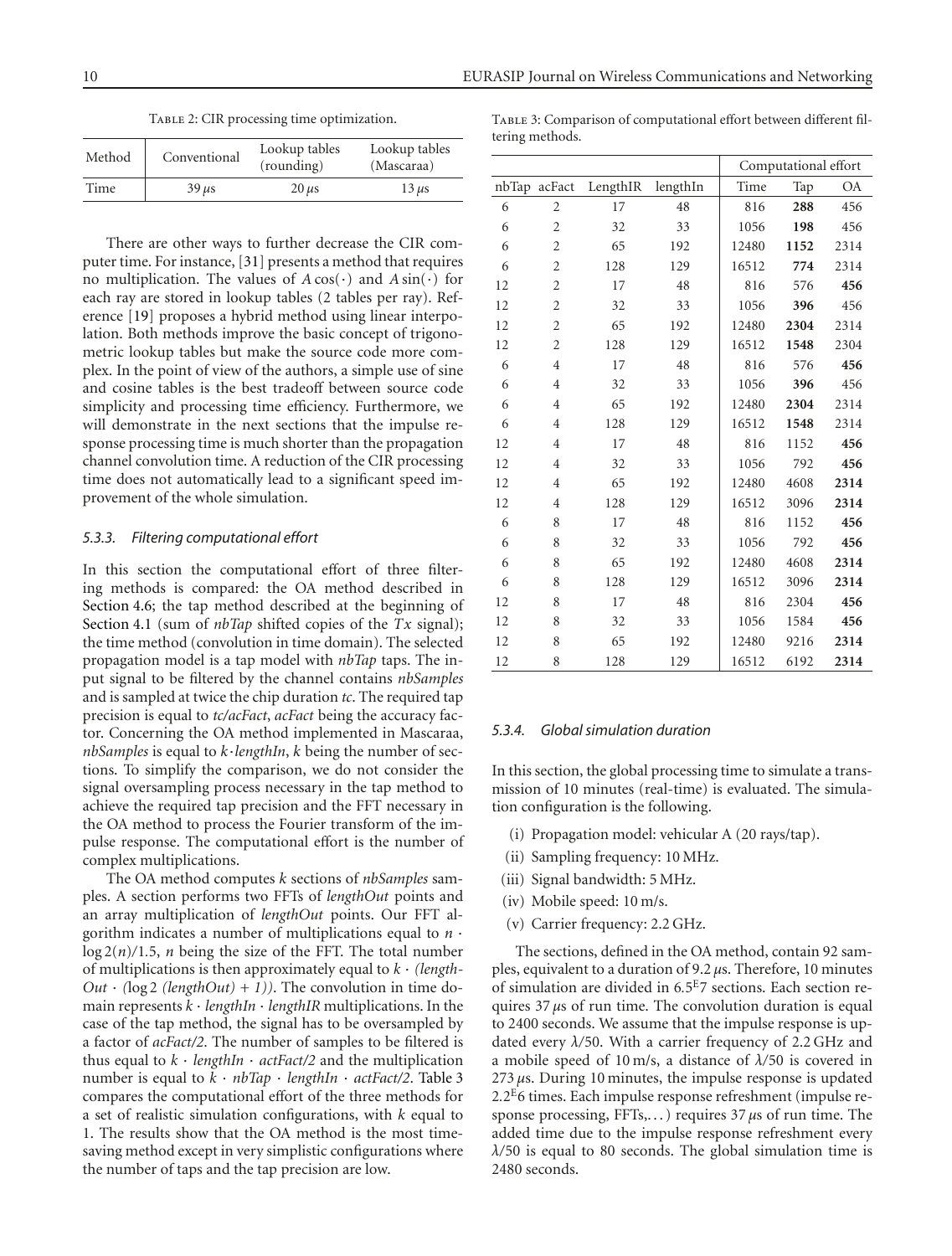

(a) Azimuth-delay power profile at the base station and mobile Station, measured data



(b) Azimuth-delay power profile at the base station and mobile station, synthesized data



## <span id="page-10-0"></span>**6. SIMULATION EXAMPLE**

In this section, we give a simulation example where Mascaraa is used to evaluate the performance of a channel parameter estimation method. Estimated parameters are the delay, direction at BS, direction at MS, power in vertical polarization. Figure 12 represents the azimuth-delay power profile (ADPP) of the propagation channel at BS station (BS-ADPP) and at MS (MS-ADPP) in macrocell urban environments at 2.2 GHz. Detailed description of the measurement campaign setup, ADPP processing and channel parameters estimation can be found in  $[12, 33]$  $[12, 33]$  $[12, 33]$  $[12, 33]$ . Figure  $12(a)$  shows the results obtained directly from the measurement data. Figure 12(b) shows the results obtained from the data simulated by Mascaraa. The procedure to produce Figure 12 was the following.

(1) BS-ADPP and MS-ADPP processing with a conventional beamforming approach, applied to the measurement data (Figure 12(a)).

(2) Channel parameter estimation trough detection of local power maxima.

(3) Impulse response matrix generation with Mascaraa. The configuration for the simulation is the same as the experimental configuration including the carrier frequency, the bandwidth, the antenna array geometry, and the antenna pattern.

(4) BS-ADPP and MS-ADPP processing with a conventional beamforming approach, applied to the synthesized data in step 3.

A visual comparison between Figures 11.a and 11.b shows that the channel parameters estimation method gives satisfactory results. Only the diffuse component is not well modelled which explains the noncontinuous shape of the power delay profile (PDP).

Another practical use of Mascaraa is reported in [\[34](#page-12-10)]. This paper describes the design steps and final implementation of a MIMO OFDM prototype platform developed to enhance the performance of wireless LAN standards such as 802.11, using multiple transmit and multiple receive antennas. The influence of the propagation channel on code design was analysed through simulation with Mascaraa.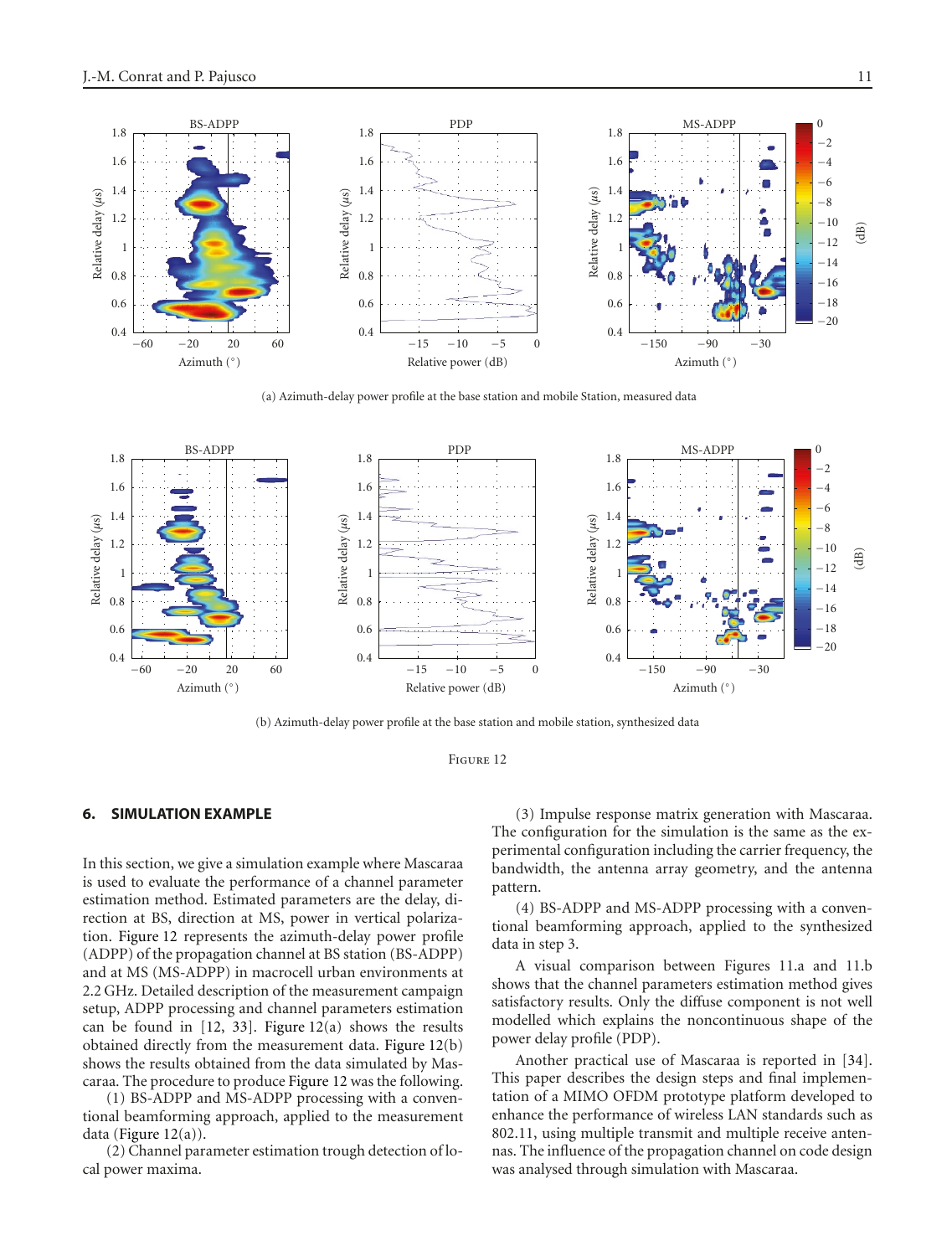# **7. CONCLUSION**

The Mascaraa propagation channel simulator was introduced in this paper, from its theoretical basis, to its software implementation. The major characteristics of this simulator are the following.

- (i) Compatibility with most of propagation models. Each propagation model is converted in a set of rays.
- (ii) Compatibility with all wireless communication standards.
- (iii) Free choice of any antenna array geometry or any polarization or any antenna pattern.
- (iv) Optimized algorithms to process the impulse responses and perform the channel filtering efficiently.
- (v) Compatibility with multisensor radio access schemes: impulse response matrices instead of single impulse response are generated.
- (vi) Simulation of the mobile motion: MIMO correlation matrices can be computed with a relative simplicity.
- (vii) Arbitrary delays of rays or paths: they are independent from the signal sampling frequency.
- (viii) High operating system or simulation platform portability (written in standard C).

All these functionalities explain why Mascaraa is a versatile and efficient propagation channel simulator mainly dedicated to MIMO link-level simulations. Future work will focus on the use of Mascaraa to explore an important issue in MIMO technologies: the joint-impact of antenna array design and signal processing algorithms on system performances.

Mascaraa is licensed under the GNU General Public License. C-language routines that implement this design are available via e-mail from the authors.

# <span id="page-11-1"></span><span id="page-11-0"></span>**REFERENCES**

- [1] D. Gesbert, M. Shafi, S. Da-shan, P. J. Smith, and A. Naguib, "From theory to practice: an overview of MIMO space-time coded wireless systems," *IEEE Journal on Selected Areas in Communications*, vol. 21, no. 3, pp. 281–302, 2003.
- <span id="page-11-2"></span>[2] A. Goldsmith, S. A. Jafar, N. Jindal, and S. Vishwanath, "Capacity limits of MIMO channels," *IEEE Journal on Selected Areas in Communications*, vol. 21, no. 5, pp. 684–702, 2003.
- <span id="page-11-3"></span>[3] K. Yu and B. Ottersten, "Models for MIMO propagation channels: a review," *Wireless Communications and Mobile Computing*, vol. 2, no. 7, pp. 653–666, 2002.
- <span id="page-11-4"></span>[4] A. F. Molisch, "Effect of far scatterer clusters in MIMO outdoor channel models," in *Proceedings of the 57th IEEE Semiannual Vehicular Technology Conference (VTC '03)*, vol. 1, pp. 534–538, Jeju, Korea, April 2003.
- <span id="page-11-5"></span>[5] J. P. Kermoal, L. Schumacher, K. I. Pedersen, P. E. Mogensen, and F. Frederiksen, "A stochastic MIMO radio channel model with experimental validation," *IEEE Journal on Selected Areas in Communications*, vol. 20, no. 6, pp. 1211–1226, 2002.
- <span id="page-11-6"></span>[6] K. I. Pedersen, J. B. Andersen, J. P. Kermoal, and P. P. Mogensen, "A stochastic multiple-input-multiple-output radio channel model for evaluation of space-time coding algorithms," in *Proceedings of the 52nd Vehicular Technology Conference (VTC '00)*, vol. 2, pp. 893–897, Boston, Mass, USA, September 2000.
- <span id="page-11-7"></span>[7] R. B. Ertel, P. Cardieri, K. W. Sowerby, T. S. Rappaport, and J. H. Reed, "Overview of spatial channel models for antenna array communication systems," *IEEE Personal Communications*, vol. 5, no. 1, pp. 10–22, 1998.
- [8] A. F. Molisch, "A generic model for MIMO wireless propagation channels in macro- and microcells," *IEEE Transactions on Signal Processing*, vol. 52, no. 1, pp. 61–71, 2004.
- <span id="page-11-8"></span>[9] S. M. Seedahmed, M. Z. Hussain, and P. O'Sheay, "Spacetime geometrical-based channel models: a comparative study," in *Proceedings of Australian Telecommunication, Networks and Applications Conference (ATNAC '03)*, Melbourne, Australia, December 2003.
- <span id="page-11-9"></span>[10] "Spatial channel model for Multiple Input Multiple Output (MIMO) simulations," 3GPP TR 25.996 V6.1.0, 2003.
- [11] H. Xu, D. Chizhik, H. Huang, and R. Valenzuela, "A generalized space-time multiple-input multiple-output (MIMO) channel model," *IEEE Transactions on Wireless Communications*, vol. 3, no. 3, pp. 966–975, 2004.
- <span id="page-11-10"></span>[12] J.-M. Conrat and P. Pajusco, "Typical MIMO propagation channels in urban macrocells at 2 GHz," in *Proceedings of the 13th European Wireless Conference (EW '07)*, Paris, France, April 2007.
- <span id="page-11-11"></span>[13] F. A. Agelet, A. Formella, J. María, J. M. H. Rábanos, F. I. de Vicente, and F. P. Fontán, "Efficient ray-tracing acceleration techniques for radio propagation modeling," *IEEE Transactions on Vehicular Technology*, vol. 49, no. 6, pp. 2089–2104, 2000.
- <span id="page-11-12"></span>[14] T. Fugen, J. Maurer, T. Kayser, and W. Wiesbeck, "Verification of 3D ray-tracing with non-directional and directional measurements in urban macrocellular environments," in *Proceedings of the 63rd IEEE Vehicular Technology Conference (VTC '06)*, pp. 2661–2665, Melbourne, Australia, May 2006.
- <span id="page-11-13"></span>[15] M. A. Jensen and J. W. Wallace, "A review of antennas and propagation for MIMO wireless communications," *IEEE Transactions on Antennas and Propagation*, vol. 52, no. 11, pp. 2810–2824, 2004.
- <span id="page-11-14"></span>[16] M. Steinbauer, A. F. Molisch, and E. Bonek, "The doubledirectional radio channel," *IEEE Antennas and Propagation Magazine*, vol. 43, no. 4, pp. 51–63, 2001.
- <span id="page-11-15"></span>[17] J. Kivinen, X. Zhao, and P. Vainikainen, "Empirical characterization of wideband indoor radio channel at 5.3 GHz," *IEEE Transactions on Antennas and Propagation*, vol. 49, no. 8, pp. 1192–1203, 2001.
- <span id="page-11-16"></span>[18] X. Zhao, J. Kivinen, P. Vainikainen, and K. Skog, "Characterization of Doppler spectra for mobile communications at 5.3 GHz," *IEEE Transactions on Vehicular Technology*, vol. 52, no. 1, pp. 14–23, 2003.
- <span id="page-11-17"></span>[19] Y. Li and X. Huang, "The simulation of independent Rayleigh faders," *IEEE Transactions on Communications*, vol. 50, no. 9, pp. 1503–1514, 2002.
- [20] Y. R. Zheng and C. Xiao, "Simulation models with correct statistical properties for Rayleigh fading channels," *IEEE Transactions on Communications*, vol. 51, no. 6, pp. 920–928, 2003.
- [21] M. F. Pop and N. C. Beaulieu, "Limitations of sum-ofsinusoids fading channel simulators," *IEEE Transactions on Communications*, vol. 49, no. 4, pp. 699–708, 2001.
- <span id="page-11-18"></span>[22] M. Paetzold and F. Laue, "Statistical properties of Jakes' fading channel simulator," in *Proceedings of the 48th IEEE Vehicular Technology Conference (VTC '98)*, vol. 2, pp. 712–718, Ottawa, Canada, May 1998.
- <span id="page-11-19"></span>[23] P. Pajusco, "Experimental characterization of DOA at the base station in rural and urban area," in *Proceedings of the 48th IEEE Vehicular Technology Conference (VTC '98)*, vol. 2, pp. 993– 997, Ottawa, Canada, May 1998.